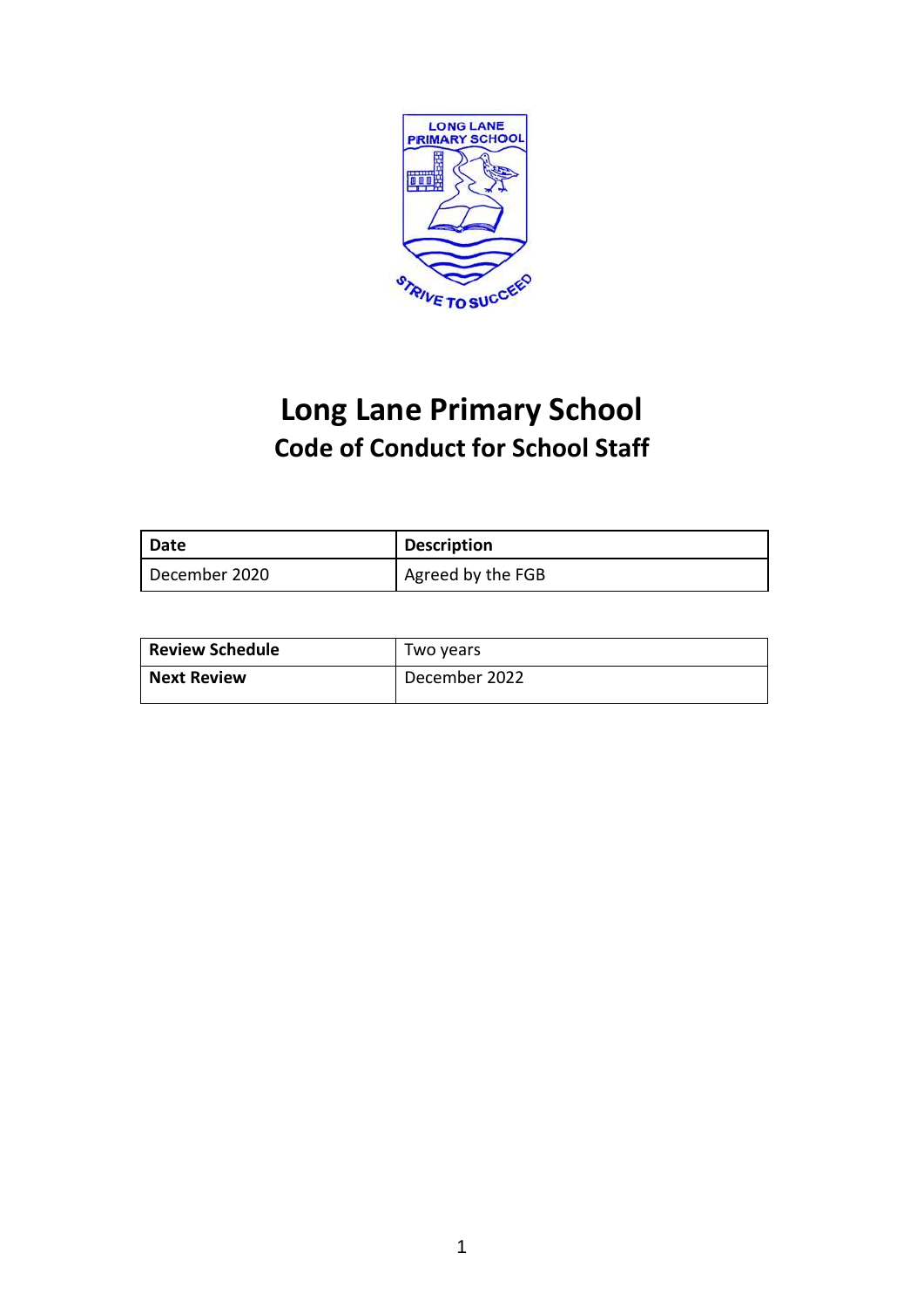# **Contents**

| 1.  |  |
|-----|--|
| 2.  |  |
| 3.  |  |
|     |  |
| 4.  |  |
| 5.  |  |
| 6.  |  |
| 7.  |  |
| 8.  |  |
| 9.  |  |
| 10. |  |
| 11. |  |
| 12. |  |
| 13. |  |
| 14. |  |
| 15. |  |
| 16. |  |
| 17. |  |
| 18. |  |
| 19. |  |
| 20. |  |
|     |  |
|     |  |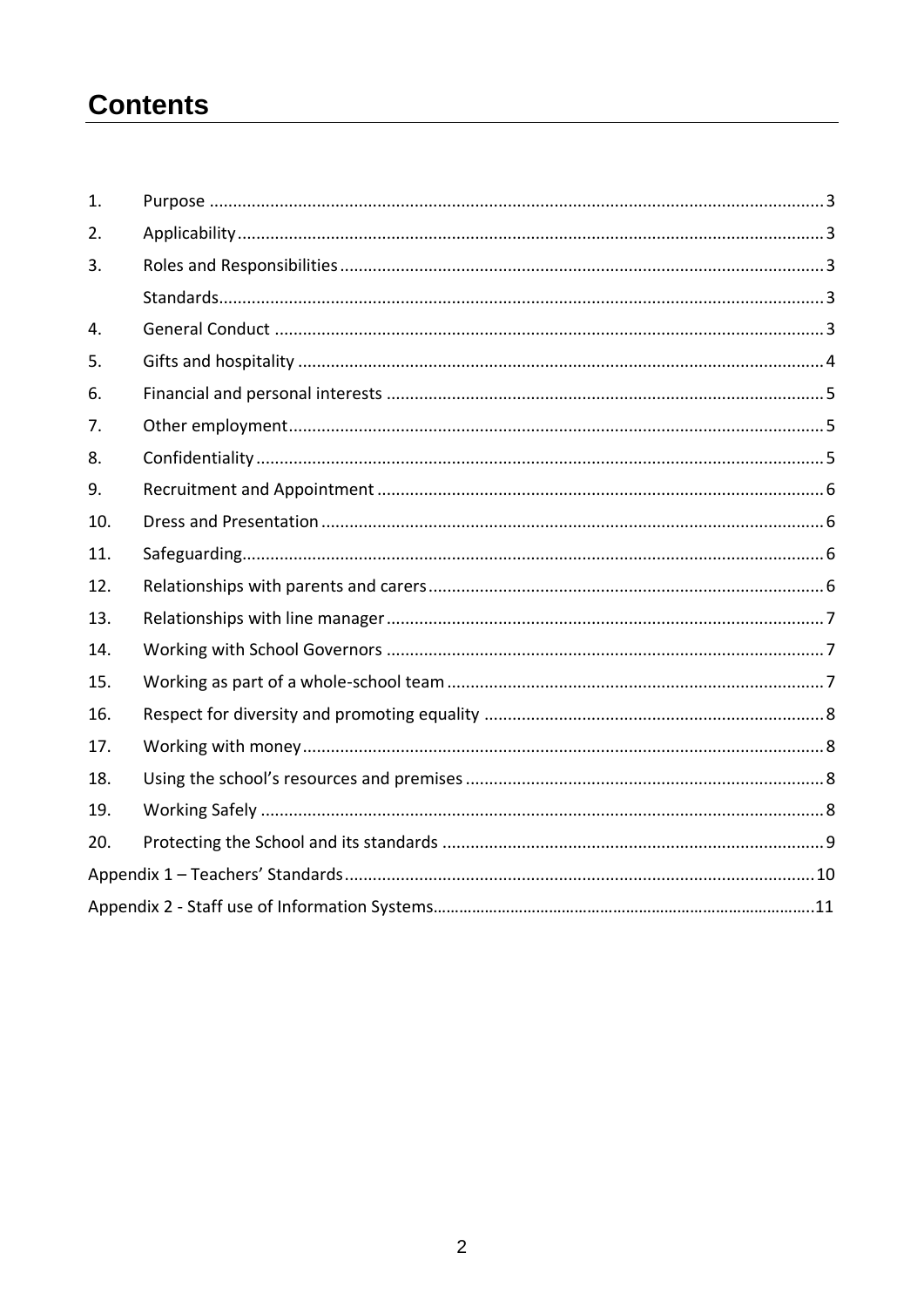# **1. Purpose**

- 1.1. The conduct, behaviour and practice of all school staff will have an influence on the development of children and young people. This code provides clear guidance on what is acceptable conduct and what is not for staff working at the school.
- 1.2. The model Code of Conduct does not cover every eventuality.

# **2. Applicability**

2.1. This procedure applies to all staff working in the school.

# **3. Roles and Responsibilities**

- 3.1. The head teacher and senior leadership team are responsible for ensuring all staff in the school are made aware of, and adhere to, the Code of Conduct and for providing support and encouragement to ensure staff maintain the highest standards of integrity, honesty, accountability and openness.
- 3.2. All staff are responsible for reading and adhering to the Code of Conduct and for reflecting on their own conduct and practice and ensuring they meet the standards required of them.
- 3.3. Breaches of the Code of Conduct may result in disciplinary action being taken. Serious breaches may result in dismissal from the school's employment.

# **Standards**

The following standards apply to all school staff.

### **4. General Conduct**

- 4.1. All employees are expected to apply the values of the school in their conduct at work, demonstrating honesty and integrity at all times. In general terms, the school expects that the conduct of its employees is such that no justifiable complaint can be made by parents, pupils, colleagues, governors, other bodies or agencies or members of the community in relation to conduct and behaviour of school staff. Any complaints about inappropriate conduct will be dealt with fairly and reasonably, using the agreed procedures.
- 4.2. All employees are expected to use their professional expertise and judgement to put the wellbeing, development and progress of pupils first, within the context of their role.
- 4.3. All individuals associated with the school have the right to be treated with respect and dignity. All employees are therefore expected to treat colleagues, pupils, parents, governors, school's partners, other bodies or agencies or members of the community with dignity and respect.
- 4.4. Employees should not use their position within the school for any purpose other than school business.
- 4.5. The school has an agreed procedure for the management of staff discipline. All employees should make themselves aware of this procedure and the disciplinary rules which apply in the school.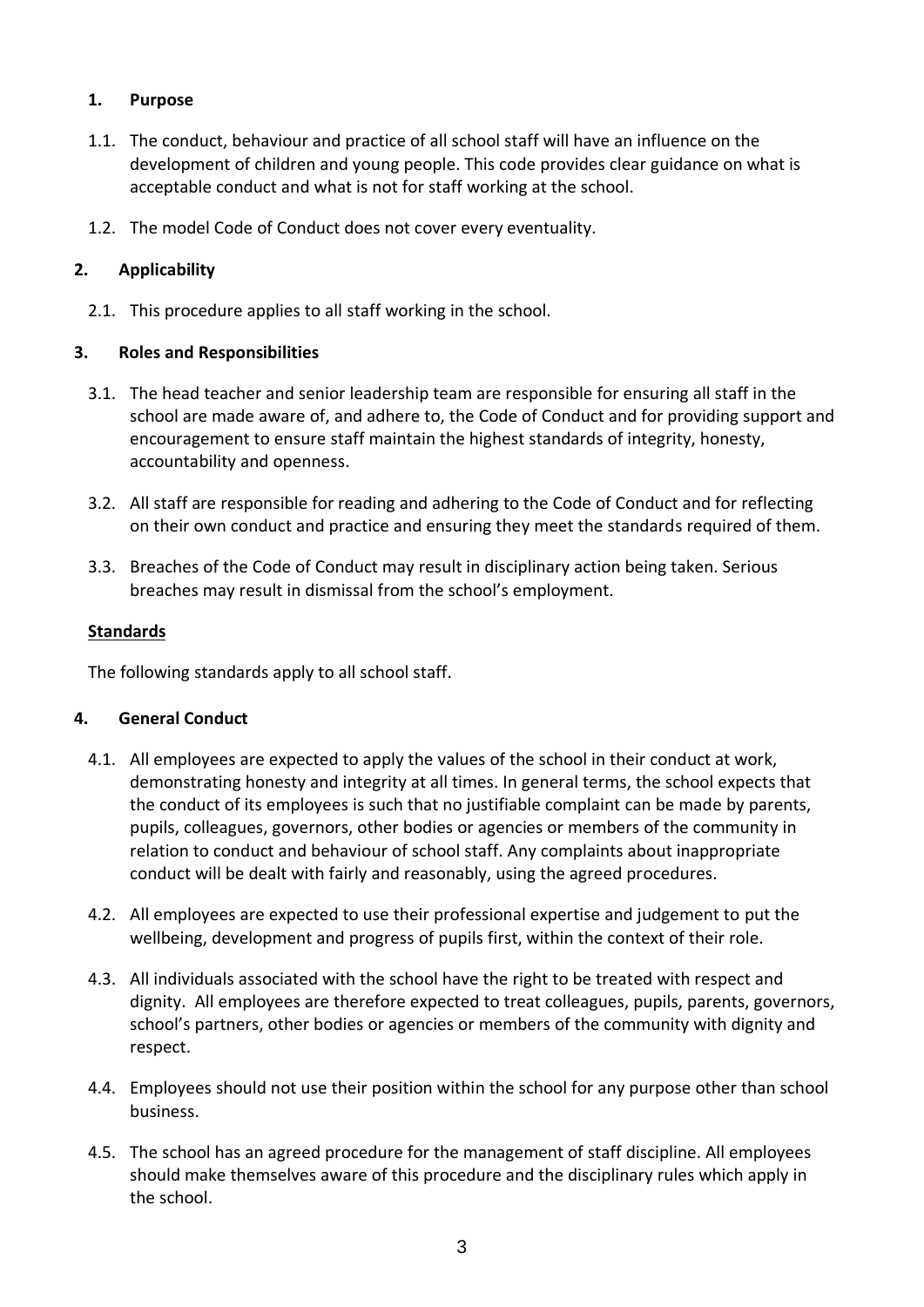- 4.6. All employees are expected to obey the law relating to their work and general conduct. Where an employee breaks the law outside of working time and the offence is one that could damage public confidence or has a direct effect on work, the employee might be subject to the disciplinary procedure.
- 4.7. Employees are required to adhere to all health and safety policies and practices (see Working Safely – section 18).
- 4.8. The school operates a no smoking and no vaping policy which means smoking is not allowed within the school or school grounds. (See the Smoking Policy).
- 4.9. Where an employee is taking prescribed drugs, he/she should inform his/her line manager where this may affect behaviour and/or performance at work.
- 4.10. It is good practice for employees to inform their line manager if they are suffering from a medical condition, or have personal circumstances, that may adversely affect performance at work.

#### **5. Gifts and hospitality**

- 5.1. Employees of the school may from time to time be offered gifts or hospitality, for example from students or parents. The following advice should guide decisions on receipt of such gifts/hospitality:
	- 5.1.1. Small individual thank you gifts may be accepted up to the value of £25. Gifts resulting from collections are exempt (e.g. weddings, baby showers & leaving presents).
	- 5.1.2. Always refuse a gift/offer of hospitality if you suspect the giver is trying to gain or has an ulterior motive. Always be sensitive to the possibility the giver may think that even small gift/offer hospitality may elicit preferential treatment.
	- 5.1.3. Never accept a gift/offer of hospitality from someone who is, or may be in the foreseeable future, tendering for any contract with the school, seeking employment with the school, or in any form of dispute with the school.
	- 5.1.4. Occasional working lunches with providers or partners are generally acceptable provided they are not to an unreasonably level or cost and the provider or partner is not seeking to achieve an advantage.
	- 5.1.5. Invitations to corporate hospitality events must be judged on their merit. It may be acceptable, for example, to attend cultural or sporting events or other public performances as a representative of the school. Consider the number of these events that are attended and what the public perception may be if you were to attend, bearing in mind point 5.1.2.
	- 5.1.6. Invitations to speak at corporate events, seminars or gatherings which have been made to you in your school capacity must be approved by your line manager/head teacher before acceptance.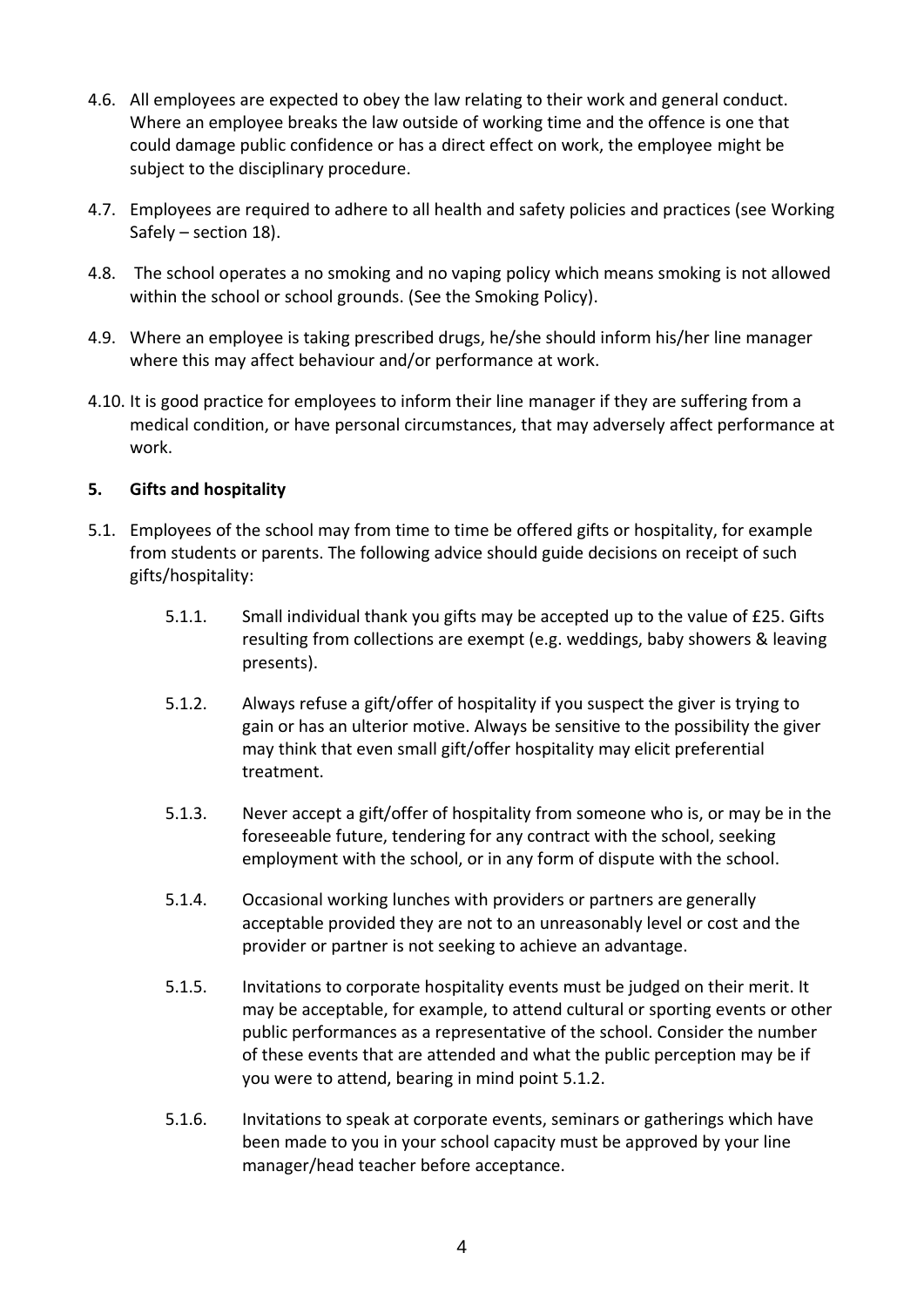5.1.7. If you are in any doubt about the acceptability of a gift/offer of hospitality, consult your line manager/head teacher.

# **6. Financial and personal interests**

- 6.1. School staff must at all times be seen to be acting fairly and impartially and personal needs or interests, or those of family or friends, must not influence actions or decisions.
- 6.2. Where an employee has a friend, associate or relative who is providing goods or services to the school, of a kind that the employee deals with directly or monitors in the course of his/her work, this should be disclosed. Disclosures must be made in writing to the Headteacher, who will advise any other school staff who may need to know.
- 6.3. Off-duty hours are generally the personal concern of the employee, though employees must not engage in any outside activity that may conflict with the interests of the school or could damage the confidence of the community in the school or the role of the employee.
- 6.4. Employees should register with the head teacher any membership of an organisation not open to the public that has secrecy about rules, membership and/or conduct (e.g. Freemasons).

# **7. Other employment**

- 7.1. Members of the school management team must not engage in any other business or take up any additional appointment without the written consent of the head teacher. Consent will not be unreasonably withheld.
- 7.2. Other employees may take up additional employment without consent providing the employment does not conflict with the interests of the school or in any way weaken the confidence of the community in the individual or school.
- 7.3. Where an employee undertakes additional employment he/she must notify his/her line manager of the number of hours he/she is working per week, to comply with the requirements of the Working Time Regulations.

### **8. Confidentiality**

- 8.1. Confidential information must not be disclosed to anyone who does not have a right to know. Paper-based and electronic information must be stored securely and confidentially with access limited to those who have a right to view it.
- 8.2. Employees must not disclose any information that is confidential or that, if it were made public, may lead to a breakdown in the trust and confidence the school is required to provide to the community. It may be necessary to discuss confidential information with colleagues. Where this is the case, the discussions must take place in private. (Also see the model Whistleblowing Policy).
- 8.3. Employees must not disclose any information about the school/students to the press or other media unless expressly authorised to do so by the head teacher.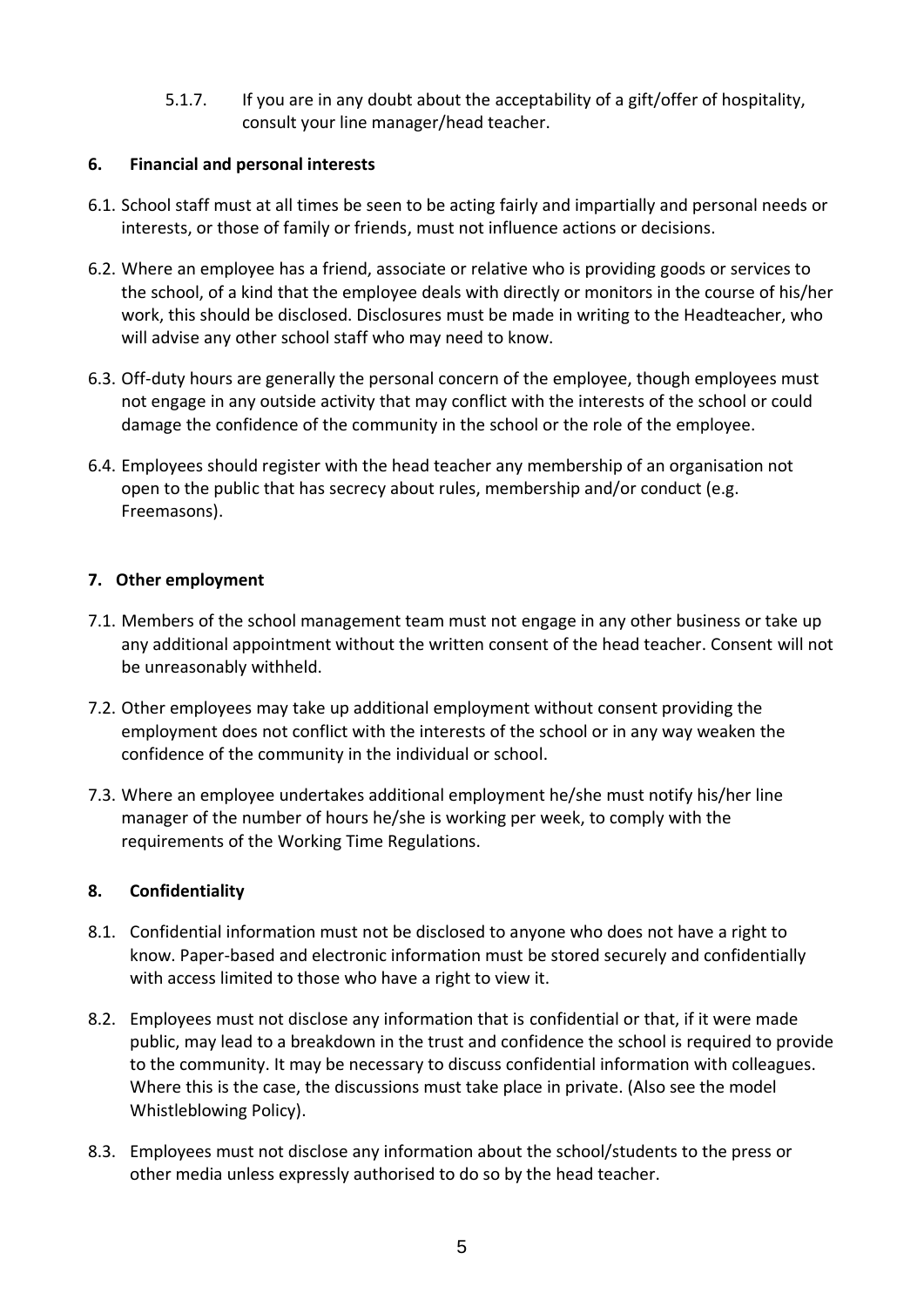- 8.4. Employees must not disclose information about the school or its pupils on social networking sites or such similar sites. Employees should consider the information that they include on these sites and how the information may impact on the school and its reputation. Inappropriate disclosure of information may be dealt with under the disciplinary procedure. See the school's policy on Staff use of the Network and the ICT Policy.
- 8.5. Employees should not put confidential or sensitive information on memory sticks which have not been encrypted to ensure confidential information can't be accessed should the stick be lost or misplaced.

#### **9. Recruitment and Appointment**

- 9.1. Employees involved in recruitment and appointment must apply the school's recruitment and selection processes and ensure fairness and equality is applied at all times.
- 9.2. Where an employee is involved in recruitment or making an appointment, he/she must advise his/her line manager or head teacher where he/she is closely associated with any of the candidates (e.g. close friend, relative).
- 9.3. Employees applying for a post or other work-related opportunity within the school (e.g. promotion, secondment) must not seek the help or influence of school governors.

#### **10. Dress and Presentation**

- 10.1. The school expects its employees to dress in a formal manner that creates a good and professional impression. Clothes should be modest, appropriate to the job, and meet health and safety requirements.
- 10.2. Personal protective equipment must be worn where required.

### **11. Safeguarding**

- 11.1. All employees are responsible for following and adhering to the school's child protection and safeguarding policies and procedures.
- 11.2. All employees are expected to use the appropriate channels, as set out in the relevant procedures, to raise concerns about the practice of others if there is suspicion that their conduct has a negative impact on learning or causes harm to pupils.
- 11.3. Employees must inform the head teacher as soon as reasonably practicable if they are subject to a criminal investigation or have received a conviction, caution or have been banned from working with children.

#### **12. Relationships with parents and carers**

- 12.1. Employees should strive to establish productive relationships with parents and carers.
- 12.2. This includes providing parents and carers with accessible and accurate information about their child's progress, involving parents and carers in important decisions about their child's education, considering parents and carer's views and perspectives and following the school policies on communication and involvement with parents and carers.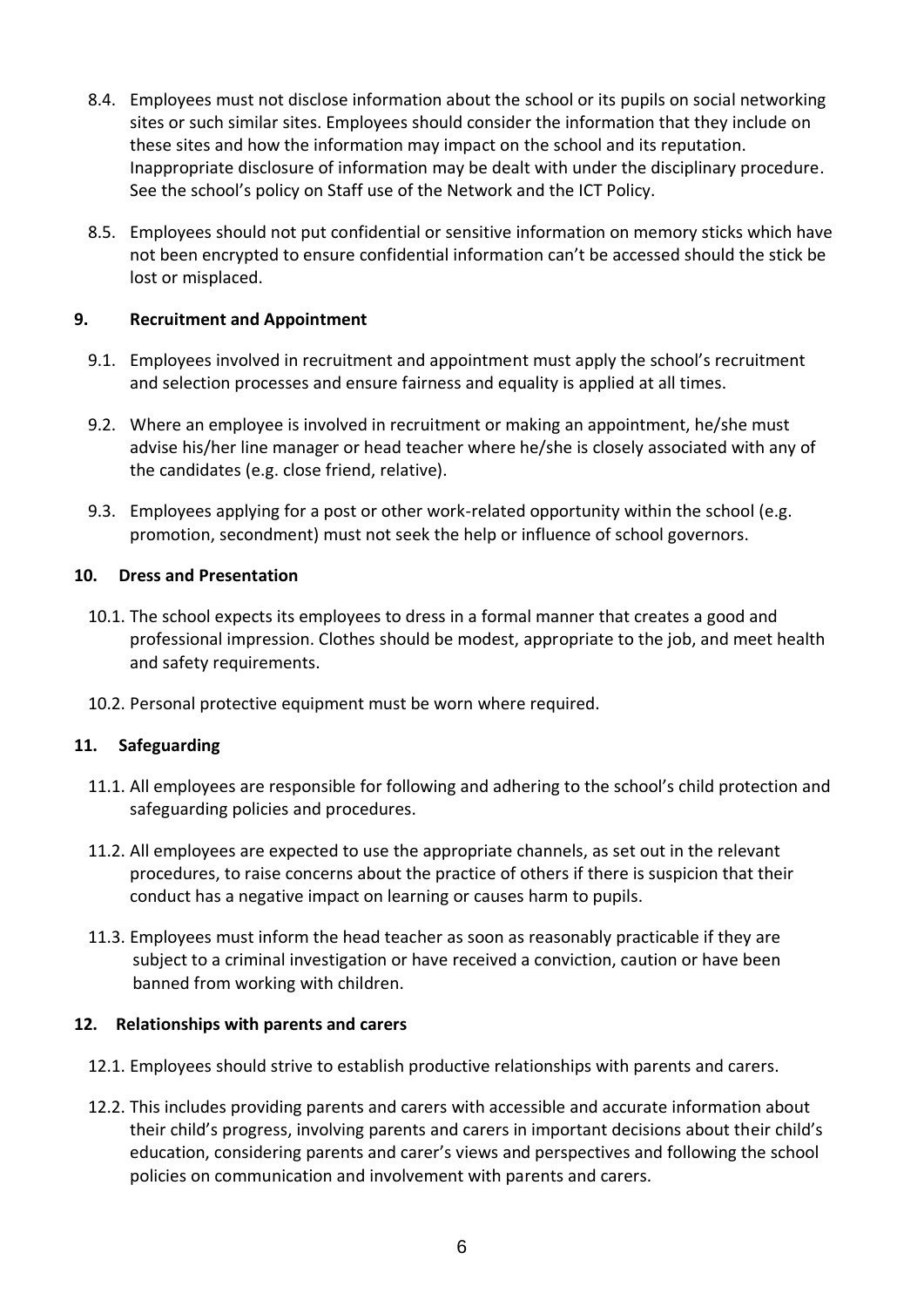12.3. Where an interaction with a parent or carer becomes aggressive or offensive, the interaction should be ended politely and firmly, with assistance summoned where required. Risk assessments should be undertaken prior to any contact with parents/carers where aggression or violence is anticipated and the appropriate lone working procedures must be instigated.

#### **13. Relationships with line manager**

- 13.1. Employees and line managers should strive to maintain co-operative and effective working relationships. Relationships should be courteous, reasonable and fair at all times.
- 13.2. Employees should carry out all reasonable and lawful instructions given by the line manager to the best of their ability.
- 13.3. Line managers should exercise any leadership and management responsibilities in a respectful, inclusive and fair way, and in accordance with school policies, contractual obligations and national standards.
- 13.4. Line managers should use the appropriate performance management frameworks to appraise the performance of direct reports and provide feedback. Line managers should provide honest, accurate and justifiable comments when providing feedback, and encourage staff to undertake training and development opportunities, within the context of the school needs and budget.
- 13.5. Line managers must ensure direct reports are aware of, and have access to, the relevant policies and procedures that affect their work.

#### **14. Working with School Governors**

- 14.1. When working with governors or dealing with enquiries from governors, all employees are expected to be courteous and efficient. Employees should expect similar levels of courtesy from governors.
- 14.2. Employees should use the appropriate school procedure (e.g. Grievance procedure) to deal with any work-related personal issues and should not engage governors in such issues unless it is in accordance with a relevant procedure.
- 14.3. Similarly, employees should not use governors to by-pass formal school procedures in any way, for example to influence the outcome of a disciplinary matter. This does not affect the rights of trade union representatives to take up matters on behalf of their members through appropriate channels, or for governors to be formally involved in Council procedures where appropriate – for example, acting as a member of a governor disciplinary appeal panel.
- 14.4. Employees must not try to influence governors prior to any appointment/decision. This excludes providing views to governors as part of an information-gathering or consultation exercise.

#### **15. Working as part of a whole-school team**

15.1. Employees should endeavour to develop productive and supportive relationships with all school colleagues and to participate in whole-school development and improvement activities.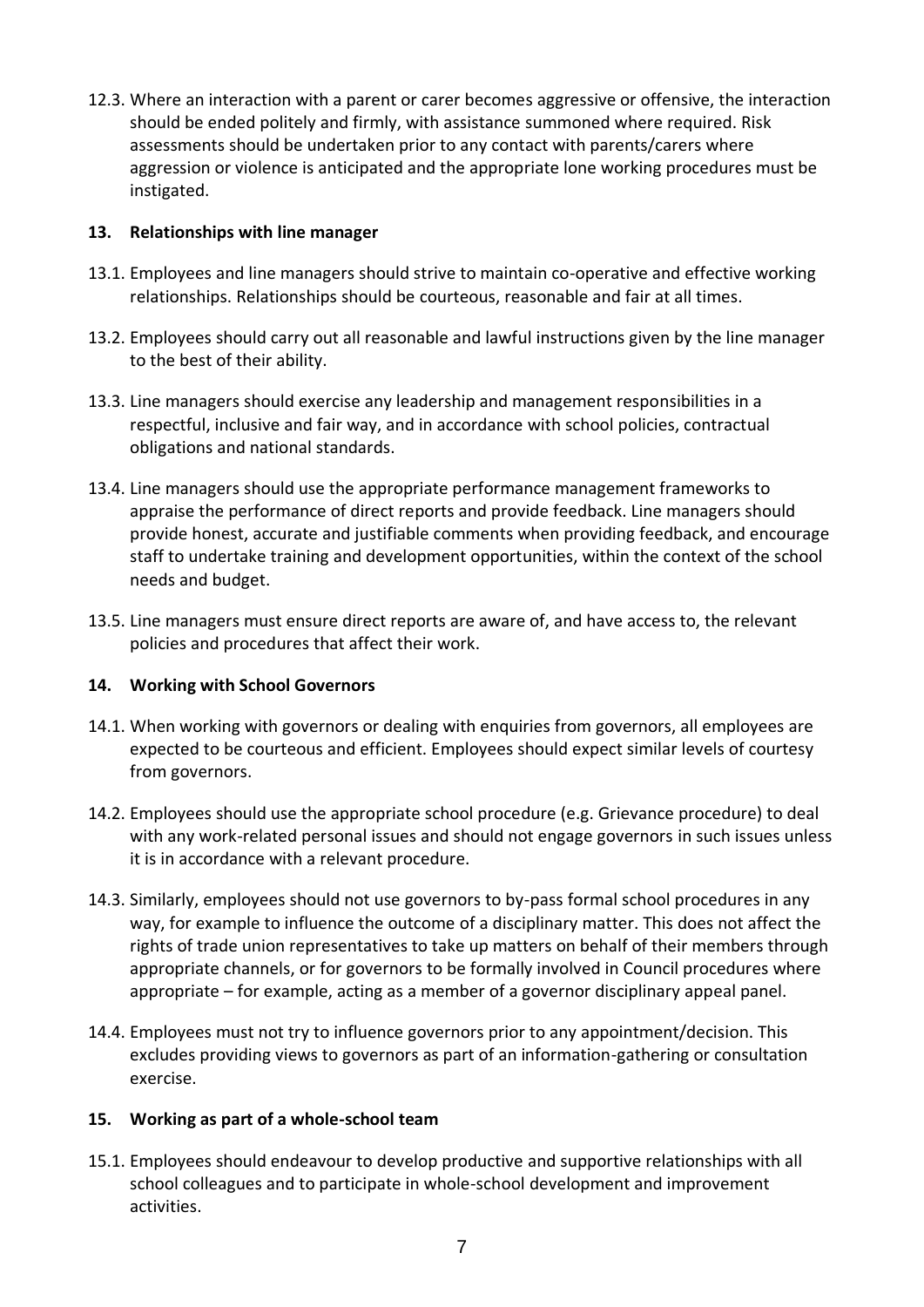- 15.2. Employees should uphold all school policies and procedures and raise any concerns about the life or running of the school in an appropriate and responsible way.
- 15.3. Employees should recognise the important role of the school in the life of the community and take responsibility for upholding its reputation and building trust and confidence in it.
- 15.4. Employees should cooperate with other professionals in the children's workforce, establishing effective and productive relationships with other professional colleagues.
- 15.5. Employees should at all times ensure they act within their sphere of their own competence and responsibilities and seek clarification where this is needed.

### **16. Respect for diversity and promoting equality**

- 16.1. All employees must act appropriately towards all children and young people, parents, carers and colleagues, whatever their socio-economic background, age, gender, sexual orientation, disability, race, religion or belief.
- 16.2. Employees must take responsibility for understanding and complying with school policies relating to equality of opportunity, inclusion, access and bullying.
- 16.3. Employees should help to create a fair and inclusive school environment by taking steps to improve the wellbeing, development and progress of those with special needs, or whose circumstances place them at risk of exclusion or under-achievement.
- 16.4. Employees should strive to address discrimination, bullying or stereotyping, or seek assistance from their line manager or head teacher where issues are identified.

#### **17. Working with money**

- 17.1. Employees receiving or responsible for school money need to take particular care and must adhere to the appropriate financial procedures (FMP + SFVS) at all times.
- 17.2. Employees submitting claims for reimbursement of legitimate expenditure must ensure the correct procedures are followed, the details of the claim are within set limits and can be substantiated (e.g. with receipts).

### **18. Using the school's resources and premises**

- 18.1. School equipment should not be used for excessive personal use unless authorised by the head teacher. This includes photocopy facilities, stationery, telephones, computers and premises.
- 18.2. School ICT systems, particularly email and internet, should only be used for professional purposes. ICT passwords should be kept confidential at all times and not disclosed to any other individual.

#### **19. Working Safely**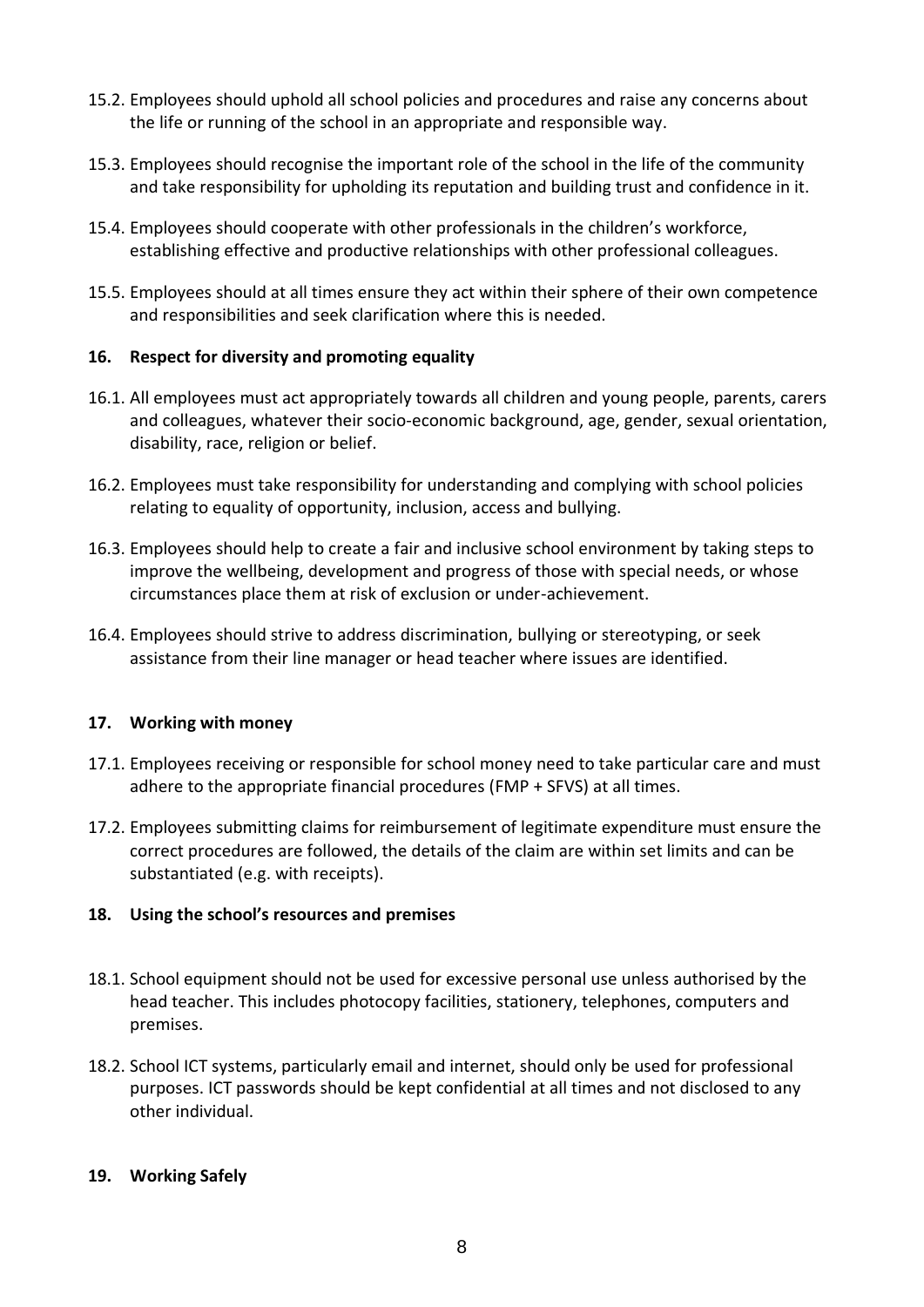- 19.1. Both the school and its employees are responsible for ensuring that a healthy and safe working environment is maintained.
- 19.2. Actions or omissions of any individual that place others in danger may lead to disciplinary action.
- 19.3. Employees are expected to:
	- Adhere to the school's health and safety policy and rules.
	- Advise the Headteacher/line manager/appropriate person of any unsafe situations or practices
	- Take appropriate steps to ensure the health and safety of other employees, pupils and any other users of the school premises
	- Wear any safety clothing/equipment and ensure all pupils are wearing and use appropriate equipment
	- Report any injuries, accidents or near misses to the appropriate Responsible Person
	- Report incidents of abusive/aggressive or bullying/threatening behaviour that is experienced or witnessed to the appropriate Responsible Person
	- Advise line manager when taking any medication that could affect the ability to work safely
	- Comply with hygiene requirements.

#### **20. Protecting the School and its standards**

- 20.1. Where an employee has reason to suspect that colleagues, senior managers or governors are acting improperly, the employee should report these suspicions to the Headteacher (or the Chair of governors if the suspicions concern the head teacher). The employee will be assured the concerns, when made in good faith, will be heard without fear of victimisation, discrimination or disadvantage in accordance with the Whistleblowing Policy.
- 20.2. Improper conduct can cover a wide range, including financial irregularity, abuse of pupils, abuse of power or position, neglect of duty, discrimination, bullying or harassment in accordance with the Whistleblowing Procedure.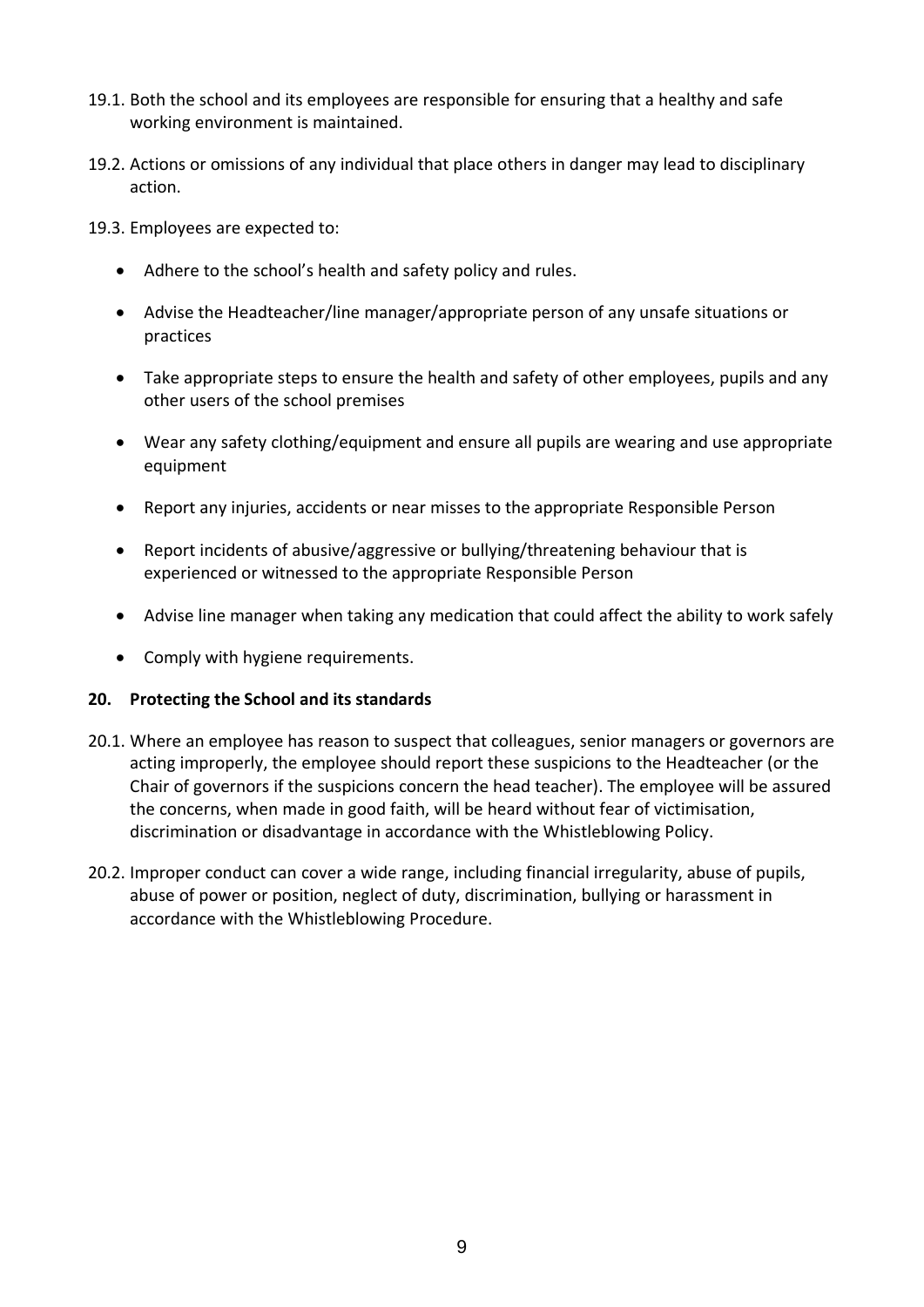### **Appendix 1 – Teachers' Standards**

Teachers are expected to comply with the standards of personal and professional conduct set out in the Teachers' [Standards 2013.](https://assets.publishing.service.gov.uk/government/uploads/system/uploads/attachment_data/file/665520/Teachers__Standards.pdf)

- A teacher is expected to demonstrate consistently high standards of personal and professional conduct. The following statements define the behaviour and attitudes which set the required standard for conduct throughout a teacher's career.
- Teachers uphold public trust in the profession and maintain high standards of ethics and behaviour, within and outside school, by:
	- $\circ$  treating pupils with dignity, building relationships rooted in mutual respect, and at all times observing proper boundaries appropriate to a teacher's professional position
	- o having regard for the need to safeguard pupils' well-being, in accordance with statutory provisions
	- o showing tolerance of and respect for the rights of others
	- o not undermining fundamental British values, including democracy, the rule of law, individual liberty and mutual respect, and tolerance of those with different faiths and beliefs
	- $\circ$  ensuring that personal beliefs are not expressed in ways which exploit pupils' vulnerability or might lead them to break the law.
- Teachers must have proper and professional regard for the ethos, policies and practices of the school in which they teach, and maintain high standards in their own attendance and punctuality.
- Teachers must have an understanding of, and always act within, the statutory frameworks which set out their professional duties and responsibilities.